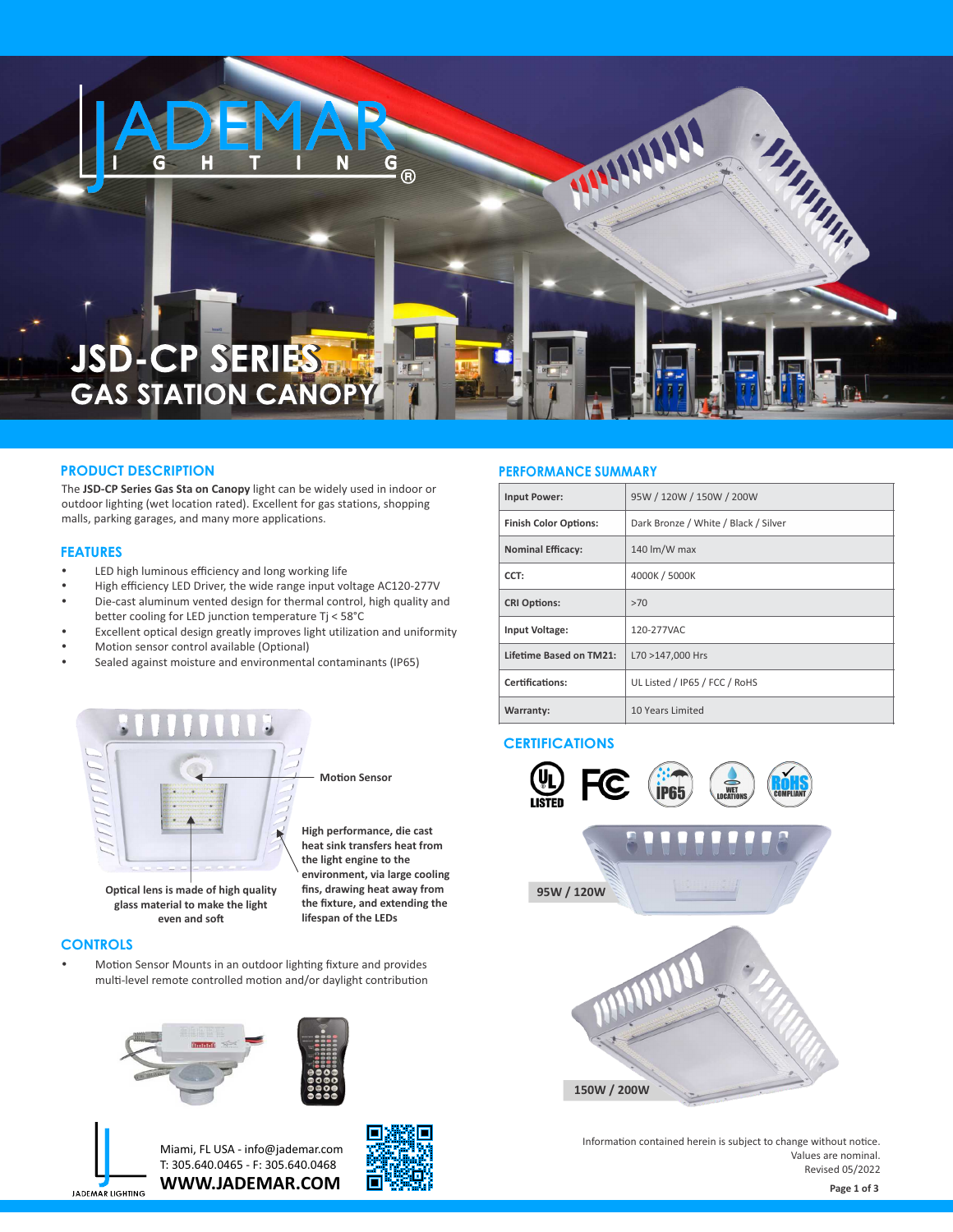## **SPECIFICATION SUBMITTAL DETAIL**



| <b>Project Name/Type:</b> | Date: |
|---------------------------|-------|
| Catalog/Part #:           |       |

#### **JSD-CP GAS STATION CANOPY LIGHT SERIES Ordering Information / Example: JSD-CP95W-27-50K-D-M**

| <b>Product Series</b> | Wattage                            | <b>Input Voltage</b>        | $cc\tau$                   | <b>Finish</b>                                                                                                             | <b>Controls</b>   |
|-----------------------|------------------------------------|-----------------------------|----------------------------|---------------------------------------------------------------------------------------------------------------------------|-------------------|
| <b>JSD-CP</b>         | 95W<br>120W<br><b>150W</b><br>200W | 27 (120-277VAC)<br>Standard | 40K (4000K)<br>50K (5000K) | W (White - Standard)<br>D (Dark bronze - Special order)<br><b>B</b> (Black - Special order)<br>S (Silver - Special order) | M (Motion Sensor) |

**Electrical and Performance Data**

| <b>Model Numbers</b>                   | JSD-CP-95W                                        | JSD-CP120W  | JSD-CP150W  | JSD-CP200W  |  |  |
|----------------------------------------|---------------------------------------------------|-------------|-------------|-------------|--|--|
| <b>Nominal Wattage</b>                 | 95W                                               | 120W        | 150W        | 200W        |  |  |
| Lumen Output (Im)                      | 12,721                                            | 16,086      | 21,250      | 28,390      |  |  |
| Average Efficacy (Im/W)                | 130                                               | 130         | 140         | 140         |  |  |
| <b>Light Distribution</b>              | $111^\circ$                                       | $109^\circ$ | $105^\circ$ | $105^\circ$ |  |  |
| <b>Power Factor</b>                    | 0.95                                              | 0.95        | 0.98        | 0.98        |  |  |
| <b>CCT</b>                             | 4000K / 5000K                                     |             |             |             |  |  |
| <b>Input Voltage</b>                   | 120-277VAC                                        |             |             |             |  |  |
| <b>THD</b>                             | <15%                                              |             |             |             |  |  |
| <b>CRI</b>                             | >70 Standard                                      |             |             |             |  |  |
| <b>Dimming &amp; Controls</b>          | 0-10V Dimming - Motion Sensor Optional            |             |             |             |  |  |
| <b>Ambient Temperature</b>             | $-30^{\circ}$ C ~ 45°C ( $-22^{\circ}$ F ~ 113°F) |             |             |             |  |  |
| <b>Outdoor Rating</b>                  | <b>Wet Locations</b>                              |             |             |             |  |  |
| <b>Certifications &amp; Compliance</b> | UL Listed / IP65 / FCC / RoHS                     |             |             |             |  |  |
| Lifetime                               | L70 >147,000 Hrs                                  |             |             |             |  |  |
| <b>Limited Warranty</b>                | 10 Years                                          |             |             |             |  |  |

### **PRODUCT DIMENSIONS**





**WWW.JADEMAR.COM** Miami, FL USA - info@jademar.com T: 305.640.0465 - F: 305.640.0468



Information contained herein is subject to change without notice. Values are nominal. Revised 05/2022